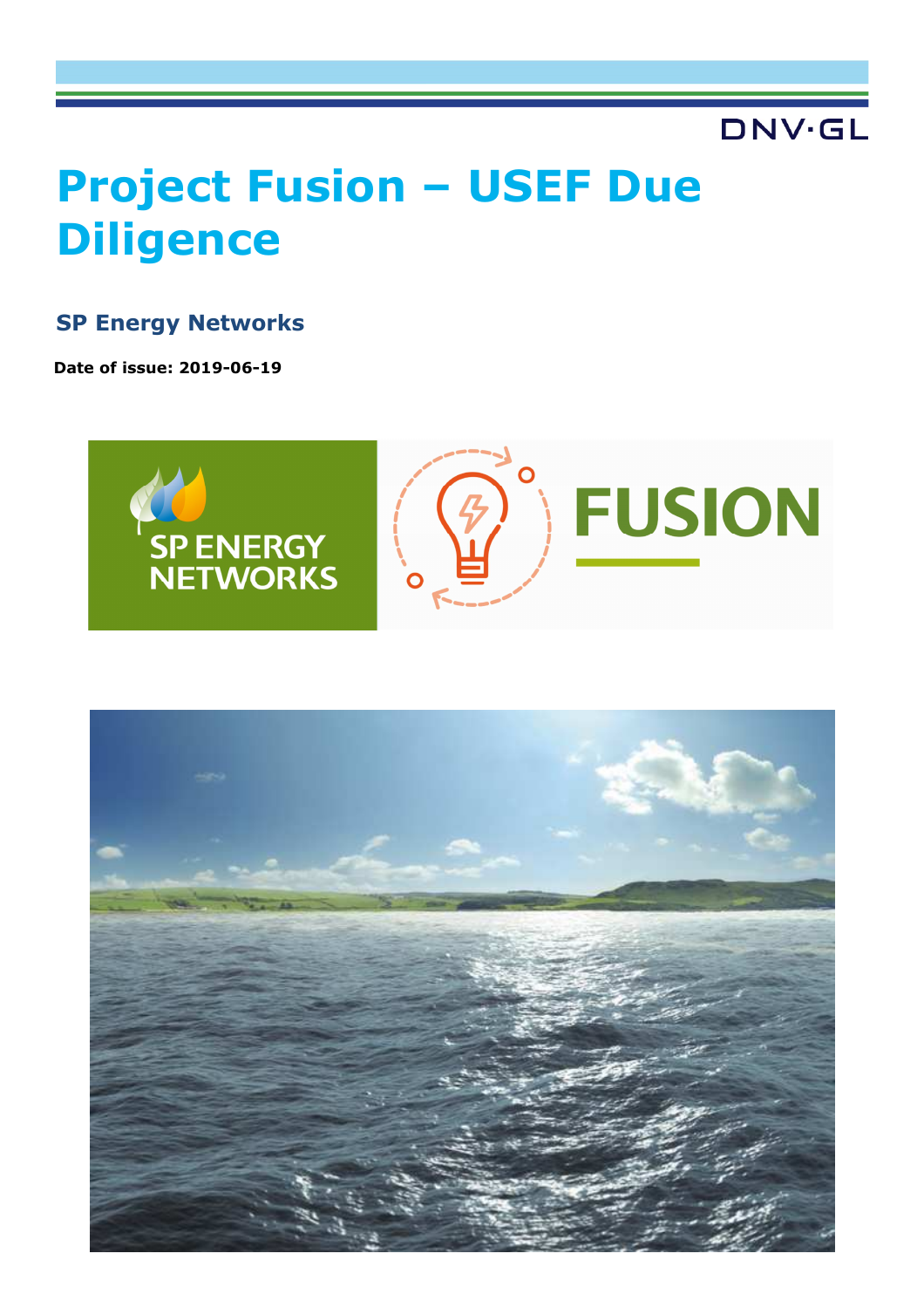#### **IMPORTANT NOTICE AND DISCLAIMER**

- 1. This document must be read in its entirety. This document may contain detailed technical data which is intended for use only by persons possessing requisite expertise in its subject matter.
- 2. This document has been produced from information relating to dates and periods referred to in this document. This document does not imply that any information is not subject to change.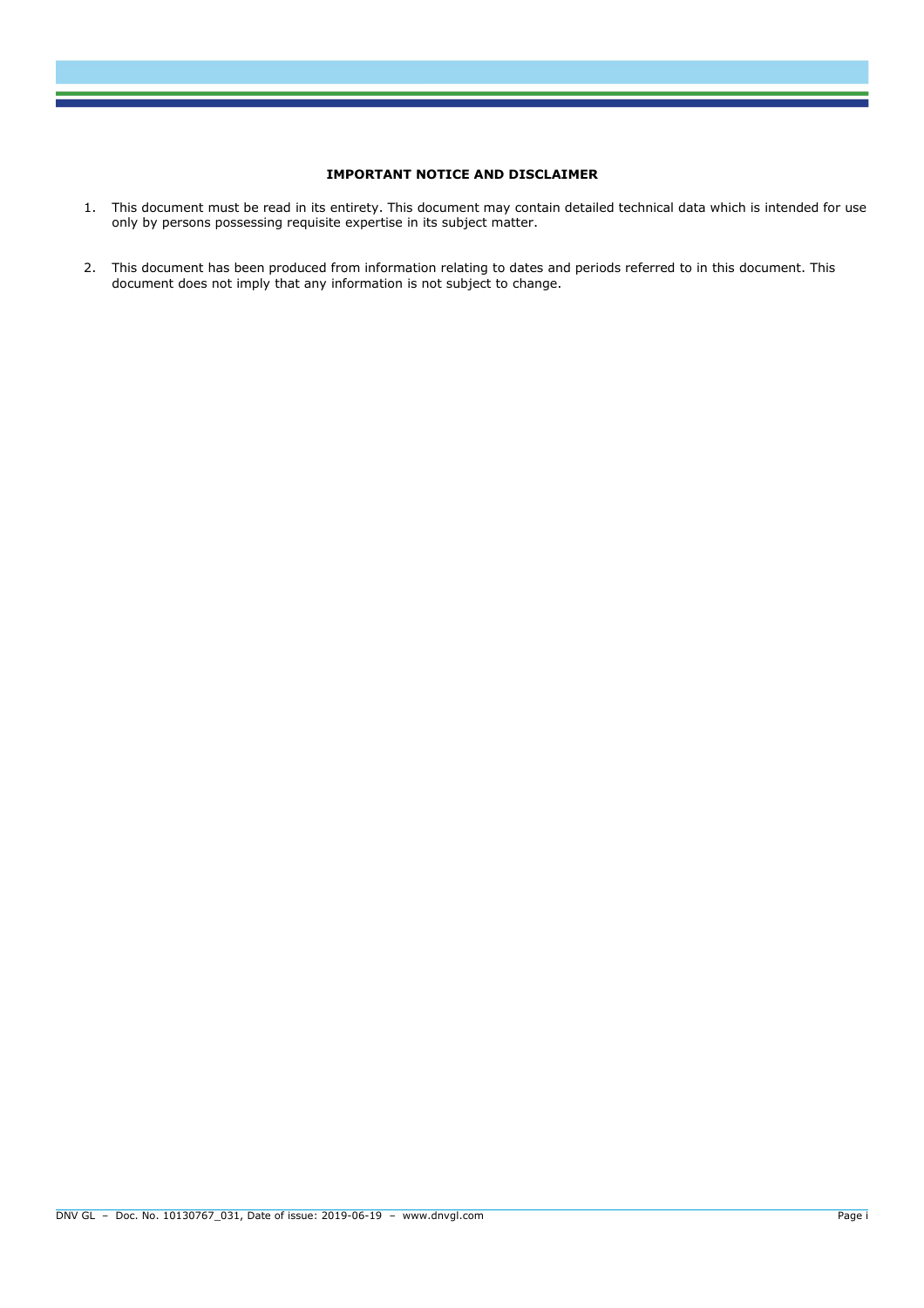#### **Customer Details**

Customer Name: SP Energy Networks Customer Address: 320 St Vincent St, Glasgow G2 5AD Customer Reference: Project Fusion – USEF Due Diligence Contact Email Address: fusion@spenergynetworks.com



#### **DNV GL Company Details**

| DNV GL Legal Entity:      |
|---------------------------|
| DNV GL Organisation Unit: |
| DNV GL Address:           |
| DNV GL Telephone:         |
| DNV GL org. No.:          |

DNV GL Limited Energy Markets & Technology 30 Stamford Street, London SE1 9LQ +33 20 3816 5879  $E-NG-N$ 



#### **About this document**

| Document Title:        | Project Fusion - USEF Due Diligence |
|------------------------|-------------------------------------|
| Date of issue:         | 19/06/2019                          |
| Date of last revision: | 19/06/2019                          |

#### *Revision History*

| Revision         | <b>Issue Date</b> | l Comments <sub>i</sub> |
|------------------|-------------------|-------------------------|
| V1.5             | 04/04/2019        | Draft Report            |
| V1.6             | 24/04/2019        | Updated Draft Report    |
| V <sub>2.0</sub> | 20/05/2019        | Draft Final Report      |
| V3.0             | 19/06/2019        | Final Report            |

for DNV GL Limited Prepared by: Approved by: Approved by: Approved by: Approved by: Approved by: Approved by: Approved by: Approved by: Approved by: Approved by: Approved by: Approved by: Approved by: Approved by: Approved by: Approved by: A

Rafiek Versmissen Director – Energy Markets & Technology

Michael Dodd Market Area Manager UK & Ireland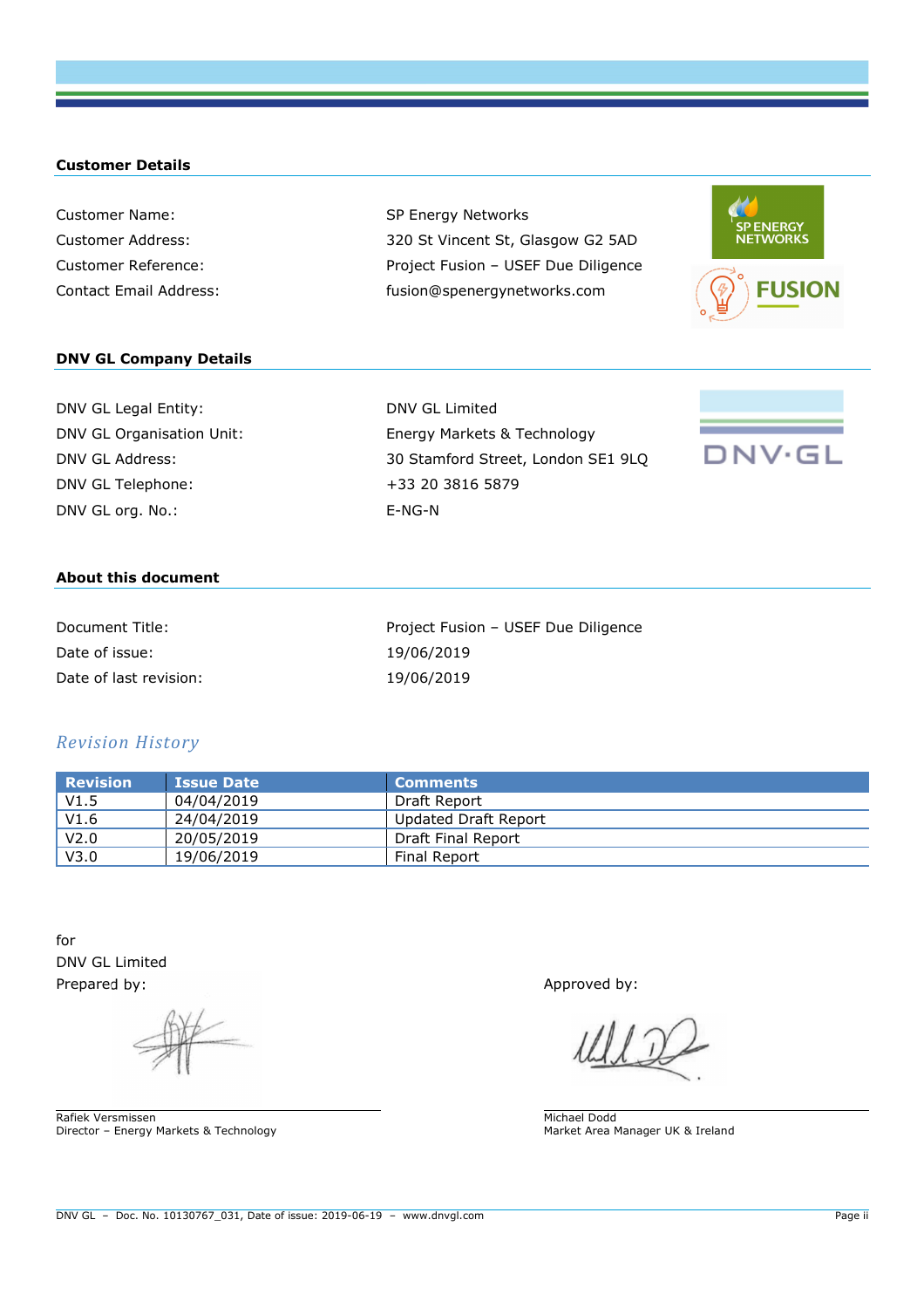# **EXECUTIVE SUMMARY**

# **Introduction to Project FUSION**

The energy landscape is changing as new possibilities to produce, use, and store energy continue to emerge and evolve. The ongoing uptake of low carbon technologies and rise of distributed generation lead to high growth and variability of load on electricity networks, requiring new solutions and technologies as alternatives to conventional methods of network management. Demand-side flexibility (DSF) is widely recognised as one such alternative method, and although DSF has been tested and deployed by some network operators, the industry is still investigating how to maximise its economic potential.

Project FUSION will demonstrate the feasibility of using local flexible resources to address distribution network congestion issues by making such resources accessible through a universal, standardised market-based framework: the Universal Smart Energy Framework (USEF). FUSION will implement a local, competitive flexibility market based on the USEF framework in East Fife, Scotland. FUSION will inform wider policy development around flexibility markets and the DNO-DSO transition through the development of standardised industry specifications, processes and requirements for transparent information exchange between market participants accessing marketbased DSF.

# **Introduction to the USEF Framework**

The Universal Smart Energy Framework (USEF) provides guidelines to build an integrated smart energy future. Its purpose is to accelerate the establishment of an integrated smart energy system which benefits all stakeholders, from energy companies to consumers. Through its work, USEF aspires to contribute to the harmonization of these flexibility mechanisms throughout Europe. USEF's ongoing development is managed by the USEF Foundation,  $^{1}$  a dedicated core team tasked with coordinating expertise, projects and partners while safeguarding the integrity and objectives of USEF.

USEF aims to facilitate effective coordination across all the different actors involved in the electricity market by providing a common, standardised role model and market design while describing communication requirements and interactions between market roles. USEF turns flexible energy use into a tradeable commodity available for all energy market participants, separate from (but in coordination with) the traditional electricity supply chain, to optimise the use of resources. To facilitate the transition towards a cost-effective and scalable model, the framework provides the essential tools and mechanisms to redefine existing energy market roles, add specific roles and to specify interactions and communications between them. In addition, the USEF standard facilitates project interconnection, thereby fostering innovation and accelerating the smart energy transition.

# **Due Diligence Methodology**

This report documents the findings of a due diligence process of the Universal Smart Energy Framework (USEF) against legal, regulatory and market arrangements governing the GB energy sector.<sup>2</sup> In addition, this report assesses the direction of reform of GB energy policy and regulation, as well as forward-looking industry initiatives like the ENA Open Networks project and assesses the fit of the USEF framework with this direction. The information date for this due diligence is 20 May 2019.

The main purpose of the due diligence is twofold

• To identify whether USEF is fit-for-use in the GB market; and

 $\frac{1}{1}$ https://www.usef.energy/usef-foundation/

<sup>2</sup> www.usef.energy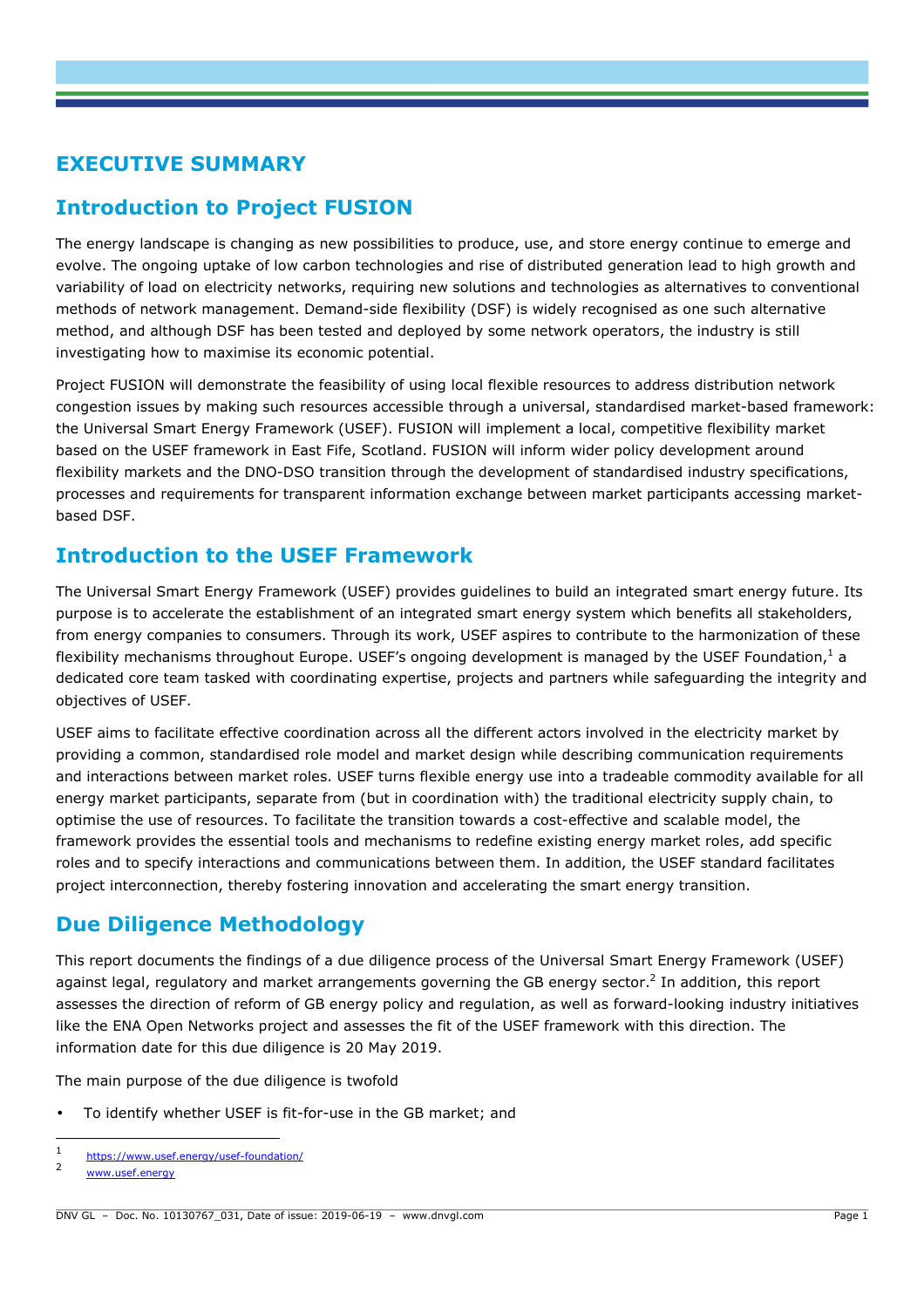• To identify innovative elements in the USEF framework that could add value to the current thinking about future market design, and that can be trialled and proven within the FUSION project.

Additionally, the due diligence will point out

- the potential need for adaptations of USEF to make it compliant with relevant GB legal, regulatory and market arrangements; and/or
- the potential need for modifications to the current GB legal, regulatory and market arrangements to facilitate effective flexibility markets.

The USEF framework is developed as an add-on to existing energy market models, principally those based on ENTSO-E principles (European Network of Transmission System Operators for Electricity), to create a level playing field for demand side participation. However, while based on common principles, the interpretation and implementation of market processes and regulations can differ between markets. Moreover, markets differ in the extent to which they are discussing, have discussed, or perhaps even have implemented, aspects of future market design to facilitate demand side participation.

The fit analysis has considered key topics and areas that are essential for implementing a common flexibility market framework based on the open USEF model, and more generally for maximising the value of flexibility for network operators and end-users:

- Flexibility Value Chain and routes to market for flexibility resources;
- Flexibility market organisation, covering new and changing market roles and interactions;
- Design of a flexibility market:
- Detailed requirements to facilitate DSO flexibility transactions;
- Details requirements to access specific flexibility markets; and
- Detailed requirements for privacy, cybersecurity and communications between market participants.

### **Key Due Diligence Outcomes**

The USEF framework proposes arrangements for a smart, flexible energy system of the future in which the trade of flexibility and energy is integrated and coordinated. USEF has been developed in continental Europe and has been tested and validated in many field trials. The content that has been developed, along with the insight gained and hands-on experience, are potentially valuable in the GB market as well.

The due diligence results show that there is a close fit between USEF and both the current market design and the likely direction of future market design in GB. Most importantly, the due diligence has not found areas that could prevent USEF from being implemented in GB. Few modifications will be needed on the USEF side, and a limited set of recommendations to adjust current or (proposed) future arrangements in the GB energy system appear necessary. The results also show that there are several relevant and valuable innovative elements within USEF that could enrich current discussions and views on future market design, both broadening and deepening these views.

Specifically, USEF could add value to GB flexibility market arrangements in the following areas:

• Although there is alignment on key routes in the **flexibility value chain**, USEF describes a greater range of services than those that currently exist in the GB energy system. USEF also proposes ways of facilitating independent aggregation, setting out additional models for Aggregators to access wholesale energy markets, even if they do not have a supply licence or contractual requirements with a licensed supplier. USEF's models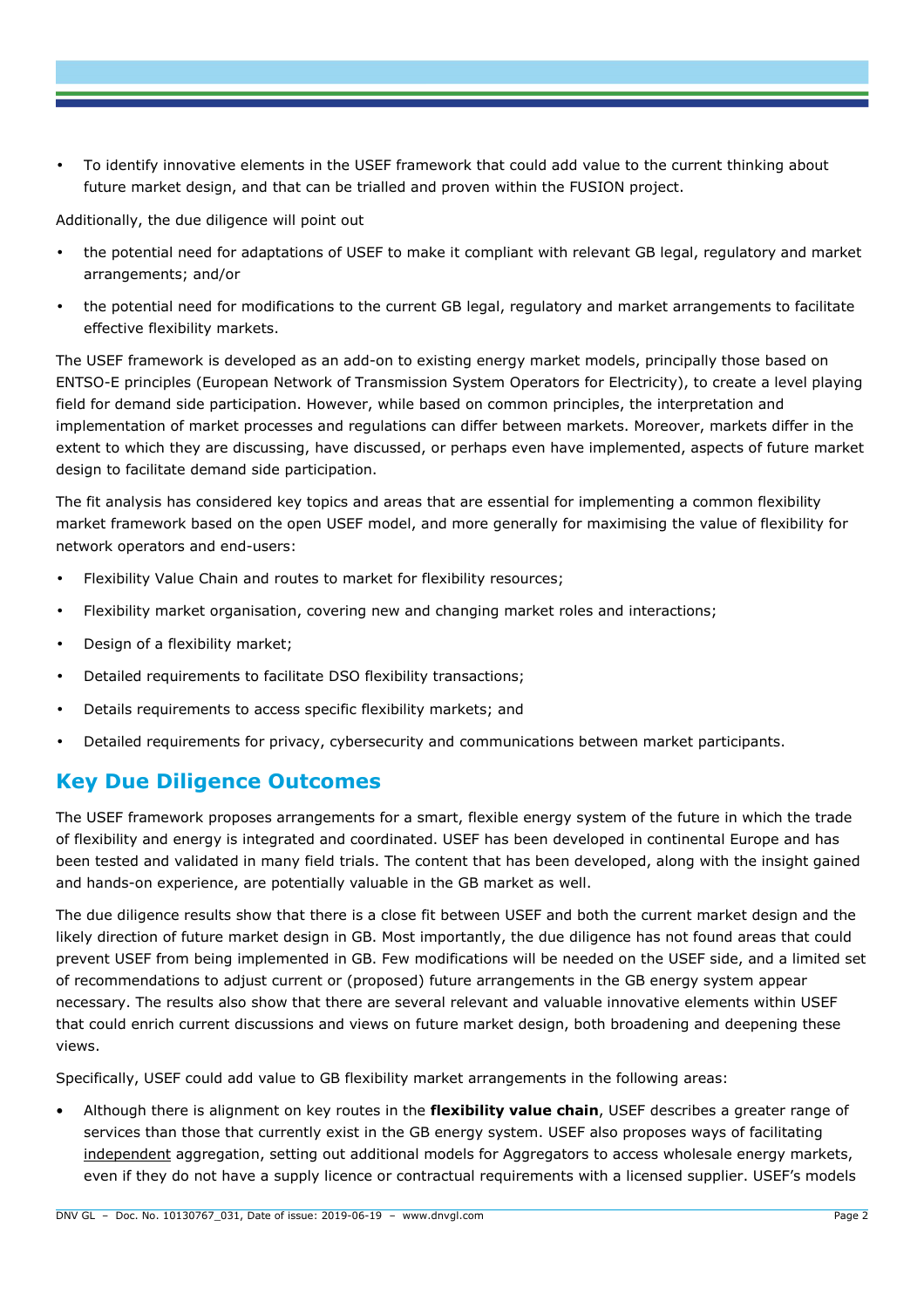enable the wholesale energy settlement of flexibility transactions, as well as the settlement of imbalances imposed upon Suppliers due to activation of demand response by Aggregators.

- USEF proposes a **market organisation** based on clear roles and responsibilities, some of which do not yet exist in the GB energy system. Some of these USEF roles can be said to be in early development in GB, and there are no barriers to such roles being developed in full in the future.
	- USEF defines the role of the Common Reference Operator (CRO), which operates a repository containing information about connections and congestion points in the electricity network, facilitating informed decision making for flexibility sellers and buyers. A CRO role does not currently exist in GB, but a similar functionality is being considered in the ENA ON project, which explores the creation of a System Wide Resource Register.
	- o In USEF, the Meter Data Company (MDC) acquires and validates meter data required for flexibility and balancing settlement processes. The MDC role as a single entity facilitates transparency and consistency in the flexibility settlement processes, providing accurate and valid data to market parties. In GB, these activities are split between several entities, including the Data and Communications Company (DCC), which manages smart meter data and communication infrastructure, and other parties covering data validation, information exchange and settlement processes.
	- The GB energy system does not currently recognise USEF's Constraint Management Services Provider (CMSP) as a unique role with specific responsibilities (e.g. towards prequalification, flexibility trading, dispatch, settlement), although there are currently market participants that provide constraint management services to NG ESO and even to DSOs.
- In terms of **market design**, current GB arrangements do not cover the structure and the mechanisms for a functioning flexibility market as defined in USEF. USEF defines operating regimes, functioning as a traffic light mechanism reflecting the status of constraints and congestion in the energy system to inform the (un)restricted trade and dispatch of flexibility. USEF also defines a flexibility Market Coordination Mechanism (MCM) covering interactions between market participants to facilitate effective flexibility transactions. These are areas where USEF could add specific elements and enhance the GB market design to commercialise flexibility and lower overall energy system costs.

The ENA ON project is working on last-resort mechanisms which will describe the shift from a market-led to a control-led state. Also, the ENA ON has planned to undertake detailed work on operation, measurement, validation and settlement of flexibility. USEF's Operating Regimes and MCM can be used to inform and enhance these deliverables.

USEF provides a fully-developed market mechanism and detailed roles model, including a central role for the Aggregator in a future energy system. The framework sets out appropriate standards, principles, interactions, and requirements for information exchange between all market participants. In these areas USEF could enhance the work undertaken to date in the ENA ON, by considering the (economic) perspective and potential roles for actors such as Balance Responsible Parties (BRPs), Generators, Suppliers, Aggregators and Customers in coordinating the deployment of flexibility in the energy system.

- USEF defines requirements for **DSO flexibility transactions** such as contractual & regulatory arrangements, pricing, remuneration, settlement and validation processes. All these processes are under development in GB and therefore USEF's proposals could enable effective DSO flexibility transactions. USEF proposes:
	- that Aggregators active in congested DSO areas inform the DSO on planned activations of flexibility (day-ahead and intra-day), as well as on any contracted flexibility capacity. USEF also proposes to extend this obligation to Suppliers for flexibility activated through implicit mechanisms. This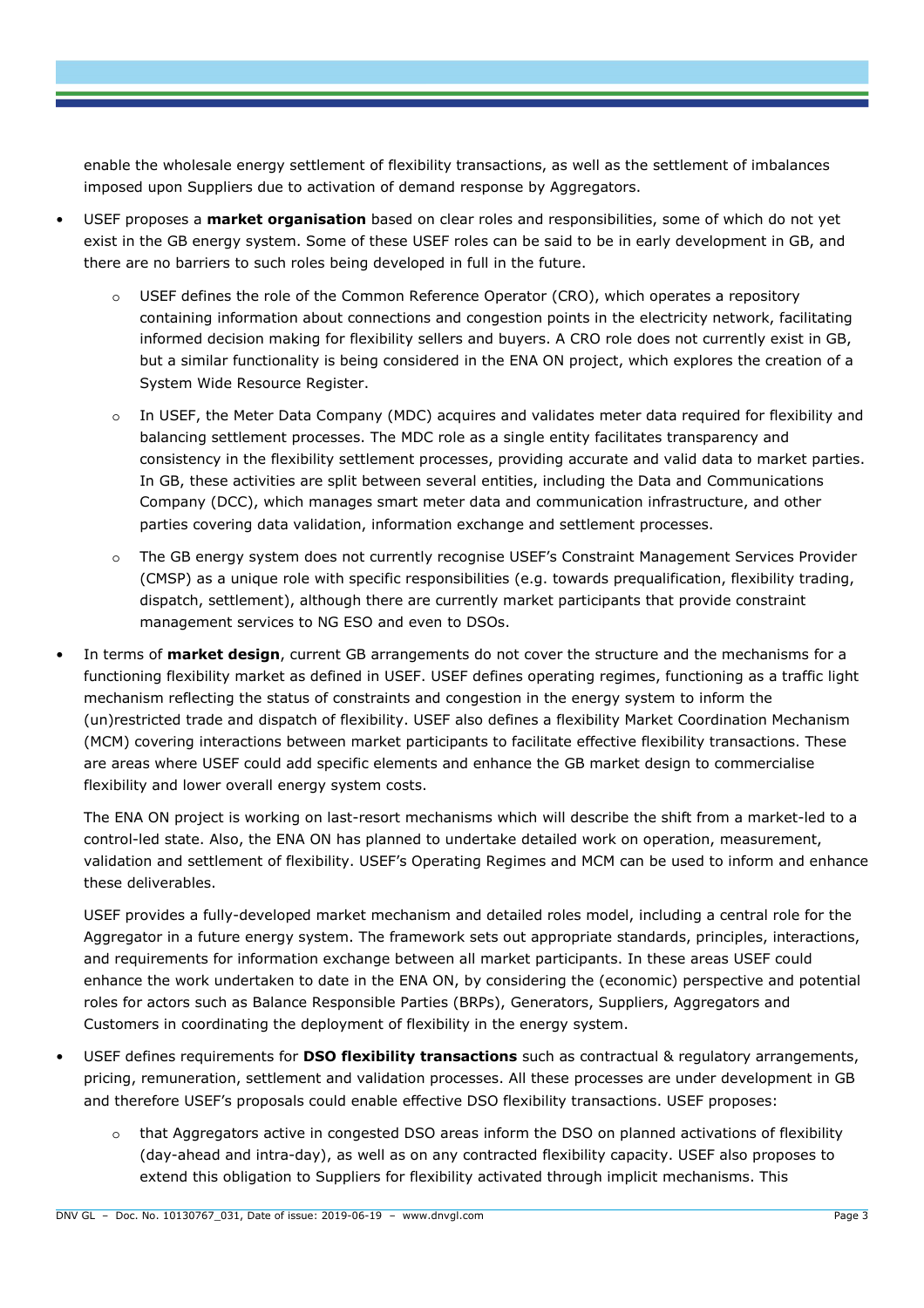information flow facilitates better planning for DSOs and the optimal procurement and dispatch of flexibility.

- o to allow "free bids" under short-term procurement, where there is no contractual obligation to offer the flexibility to the market and flexibility is provided on a day-to-day basis. Free bids allow flexibility providers a last-minute route to market, at a competitive price to DSOs, maximising the value to both flexibility providers and DSOs.
- o to introduce the concept of re-dispatch to compensate the effect of the local demand response activation on system level, which is essential for managing imbalances that are caused due to flexibility dispatch.
- o a reference architecture for explicit demand-side flexibility from the Prosumer to the Flexibility Requesting Party, which will facilitate the standardisation of interactions between the market platforms and grid management services. A key feature in the USEF architecture is the regulated central data hub, where measurement and validation of flexibility transactions are performed and recorded.
- USEF's proposals for **market access requirements** facilitate Aggregators' ability to maximise the services they can provide:
	- o Although stacking of flexibility services is generally possible both in GB and USEF, USEF proposes dynamic pooling of assets, which is currently limited in GB because of complex processes to re-allocate assets/units.
	- o USEF proposes that Prosumers can contract with, and be operated by, multiple Aggregators at the same time, although each Aggregator should operate a mutually exclusive set of resources. There are currently no GB arrangements to cover the coordination of multiple aggregators working with a single prosumer, although such arrangements are in development, and could be informed by USEF.
	- o USEF considers sub-metering essential for independent aggregation and proposes that Aggregators should be allowed to apply sub-metering for all flexibility services to enable the settlement process. The upcoming BSC modification P375 may allow aggregators/Virtual Lead Parties (VLPs) to install their own settlement sub-metering for flexible assets in the future.
	- o In USEF, the Flexibility Requesting Party (e.g. ESO, DSO) defines the baselining methodology for all flexibility services except for wholesale market services. For these services, the regulatory authority (Ofgem in GB) is responsible for defining the baseline methodology for the Transfer of Energy (ToE). In GB, the concept of ToE is not yet in place and therefore a baselining methodology has not yet been defined.

USEF's seven Aggregator Implementation Models (AIMs) could also add to GB arrangements for the aggregator role, balancing responsibility and settlement of imbalances between market participants. The fit analysis does not recommend AIMs that should be used in GB, but highlights which USEF models are already applied or could be applied in the future:

- o Under current GB arrangements, the equivalent of the USEF Uncorrected Model is applied to aggregators offering ancillary services to the ESO and the USEF Integrated Model is in place where a supplier and an aggregator are combined in a single market party.
- o Under future arrangements in GB, with the introduction of VLPs in the BM and Project TERRE, aggregators acting as VLPs will not be responsible for their balance position. ELEXON will perform perimeter corrections to protect suppliers from the imbalance caused by aggregators/Virtual Lead